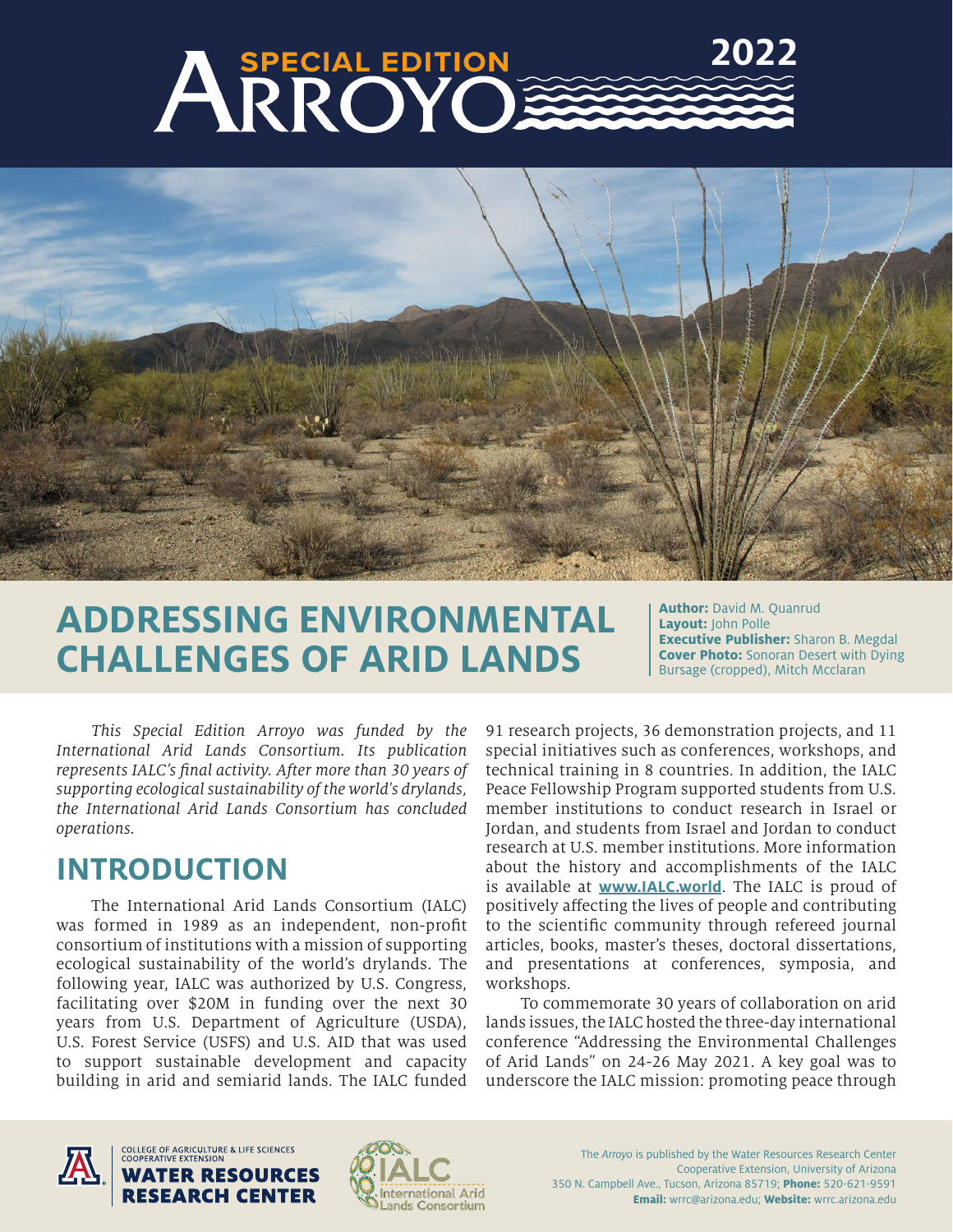collaborative research and demonstration projects in the arid lands of the world. Keynote presentations and panel discussions emphasized collaborativemultinational research and problem-solving to address issues that globally confront the sustainable use and management of arid lands. The conference was cochaired by Dr. Sharon B. Megdal, IALC President and Director of the Water Resources Research Center (WRRC) at The University of Arizona (UArizona), and Dr. Charles Hutchinson, professor emeritus, UArizona. The Honorary Chair was Joe Hess, retired U.S. Government Technical Manager, and the long time Jewish National Fund (JNF) representative to the IALC. The conference committee was comprised of experts from the U.S., Israel, and Jordan.

The conference themes were Water and Agriculture, Land and the Natural Environment, and Forest and Fire Management. Each session consisted of an overview of IALC history and successes pertaining to the day's theme,

### **Conference Info**

More information about the conference, including links to full videos of all sessions, is available **[here](https://ialc.world/conference/addressing-the-environmental-challenges-of-arid-lands)**.

followed by a keynote presentation and a moderated panel discussion. Networking sessions at the conclusion of each day provided opportunity for informal discussions and were well attended. In addition, Day 2 featured six lightning talks presented by current graduate students on their activities related to conference themes. The concluding session on Day 3 featured the IALC declaration on addressing the environmental challenges of arid lands, followed by a resolution to honor and thank Joe Hess for his tireless efforts over 30 years to support and promote the IALC. Highlights from the three days' keynote presentations and panel discussions are described below.

# **CONFERENCE SYNOPSIS**

### **DAY 1: Water and Agriculture**

Honorary Chair Joe Hess began the conference by highlighting the history and accomplishments of the IALC. The keynote was provided by **Alon Tal**, who was then at Tel Aviv University and Deputy Chair, KKL-JNF, Israel. Dr. Tal reviewed climate change, population growth, and water supply challenges facing Israel and the Middle East and how technology is being used to overcome these challenges. He stressed that using technology in food production and water supply is the drylands last best hope. Israel has transformed its water management strategy, relying on the desalination of seawater for freshwater supply. He argued we must become more

sophisticated with technology, encourage people to get involved and realize population control is part of a longterm strategy in what is ultimately a closed ecological system. Despite the challenges of climate change and water scarcity in drylands, Dr. Tal was very optimistic for the future: "When you look at what a country that is by all objective standards facing some of the hardest scarcity in the world, and the kinds of innovations that have been possible, it does make you optimistic….The technology is there. Thus, yes, I am optimistic about the water area. Furthermore, hopefully we will be able to….share these kinds of innovations to countries that are developing and facing water challenges in the future."

The panelists on Day 1 were **Abeer Albalawneh**, National Agricultural Research Center (NARC), Jordan, **Maysoon Al-Zoubi**, International Consultant on Water and Water Diplomacy, Jordan; **Uri Shani**, N-Drip, Israel; and **Anne Castle**, University of Colorado Law School, USA. The discussion was moderated by Sharon B. Megdal, assisted by Manoj Shukla, New Mexico State University.

Dr. Albalawneh and Ms. Al-Zoubi noted that Jordan is one of the water-poorest countries in the world and the rapid influx of refugees has led to a more significant imbalance between water supply and demand. Jordan is doing several things to promote sustainable water management and climate-resilient agriculture, including reusing almost 90% of treated wastewater in the agriculture sector and raising farmer awareness about climate change by providing training on how to be more adapted and resilient. Dr. Shani remarked on the economics of water use in agriculture, first noting that farmers are not motivated to reduce water use because of low fixed water tariffs, but also that these tariffs should not be increased because this would



**Dead Sea (Source: Sharon B. Megdal)**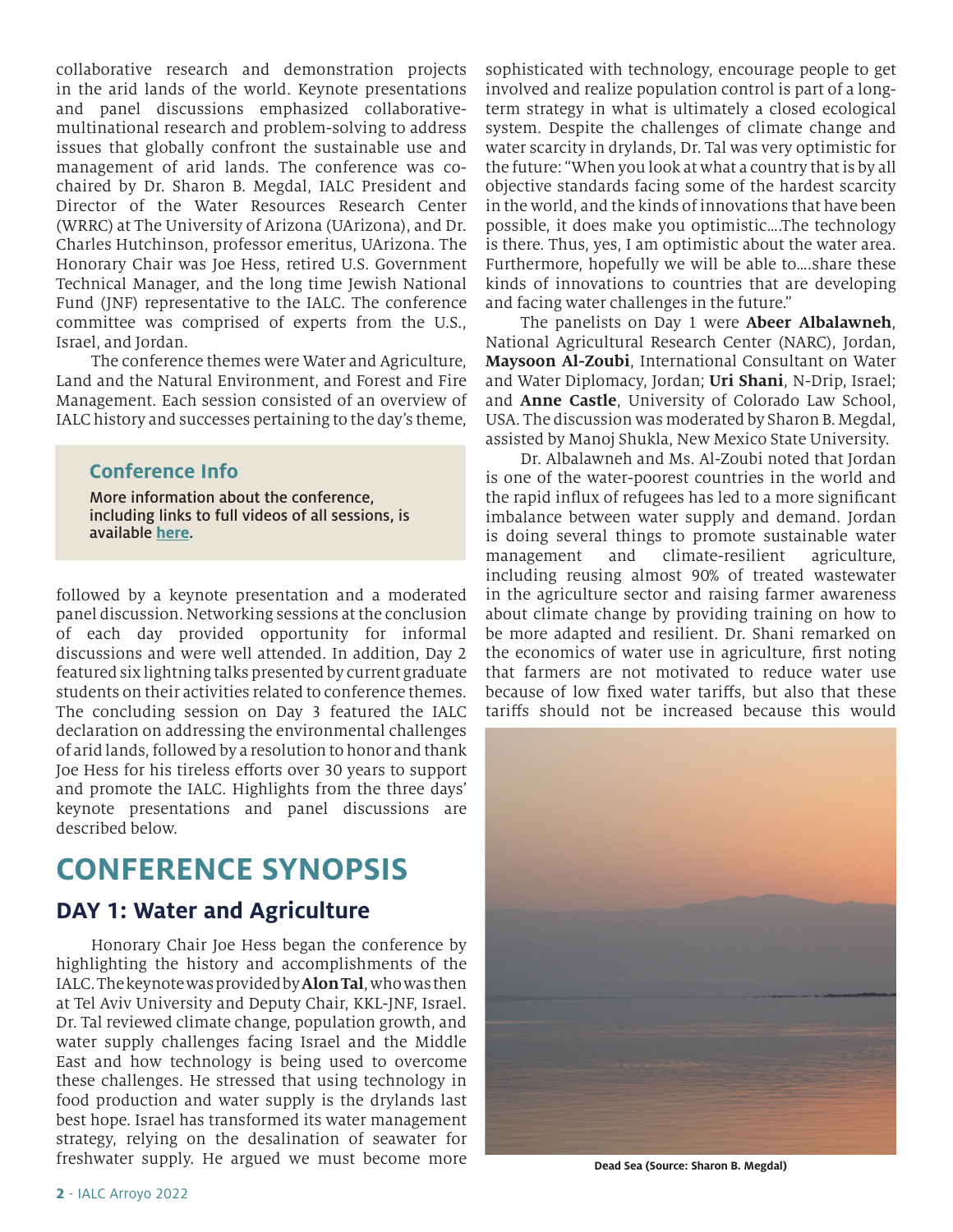### **Highlight Videos from the 2021 IALC Conference**

*Addressing the Environmental Challenges of Arid Lands*



disrupt basic food supplies. Second, desalination is not a viable source for agriculture because of far greater water needs and associated higher energy costs. The solution for agriculture is to use water more efficiently and switch from flood to drip irrigation, reducing use by 50% or more. Dr. Shani also noted that wherever there is an active water agreement in the world, there is no war. So, solving water shortages by creating agreements is the solution. Ms. Castle provided an overview of the Colorado River basin (Figure 1), and the growing conflicts on water allocations, given declining precipitation and rising temperatures caused by climate change. There is a need for new discussion among stakeholders in U.S. and Mexico, including input from Native American tribes. "All those voices need to be at the table, but it makes agreeing even more difficult….we face the same challenges that all the other speakers have been describing--living within our hydrological means and we must figure out how to do that without sacrificing any one geographic area or economic sector or the environment. It can be done so long as the parties are realistic about what the future holds and do not allow political posturing to take over."

Other issues discussed by the panel included the proposed Red Sea-Dead Sea water transfer project in the Middle East, viability of desalination in Jordan, and the need for greater inclusion of Indigenous voices in water management decisions. A common theme in the discussions was the need to promote engagement and communication among all stakeholders to achieve successful outcomes. In the words of Dr. Shani "…we need to deal with diversity everywhere and to embrace it. If we can embrace diversity, we can solve water problems."

## **Day 2: Land and the Natural Environment**

To begin the session, Charles Hutchinson provided an overview of an IALC project in the Badia, Jordan, which successfully recovered land productivity by reinstating a traditional *Hima* coupled human-natural management system. The work showed that demonstration projects and a multidisciplinary team are essential to effect community change successfully.

**Ibrahim Thiaw**, Executive Secretary of the United Nations Convention to Combat Desertification (UNCCD), Germany, delivered the keynote address. Mr. Thiaw noted that the world's drylands are experiencing greater conflicts due to growing populations and shrinking resources caused by desertification and climate change. He mentioned his own firsthand witness to the links between desertification, drought, and civil unrest in the Sahel, where pastoralists and farmers compete over access to ever more limited resources. Increasing adverse effects on human health have resulted from unsustainable land management, particularly when coupled with recent droughts. He emphasized using integrated solutions in restoration efforts, but these will only be successful if policymakers embrace science to enhance the lives and well-being of communities as well as households. He concluded by quoting Marie Curie: "nothing in life is to be feared--it is only to be understood" and challenged the audience to carry the torch in exploring problems and solutions that improve the lives of people living in the world's drylands and to help ensure the next decade is a decade of action.

The panelists on Day 2 were **Moshe Shachak**, Ben Gurion University of the Negev, Israel; **Maryam Niamir-Fuller**, Private Consultant, USA; **Munqeth Mehyar**, Koplens and former director of Ecopeace Middle East, Jordan; and **Barron Orr**, UNCCD, Germany. Benjamin Turner, Texas A&M University-Kingsville, moderated the discussion, assisted by Charles Hutchinson. In his opening remarks, Dr. Shachak mentioned the need to understand the effects of extreme water cycle dynamics on natural and human-made water-limited ecosystems. Dr. Niamir-Fuller noted that information gaps on rangelands and pastoralism limit policymakers in making informed decisions, the lack of consensus definitions for rangelands and pastoralists, and indicators to monitor pastoral mobility and sustainability of livestock systems. Mr. Mehyar remarked that climate change is one of the biggest threats to humanity and transcends national borders and emphasized utilizing regional approaches and working cooperatively for a common purpose to achieve sustainable development and best utilize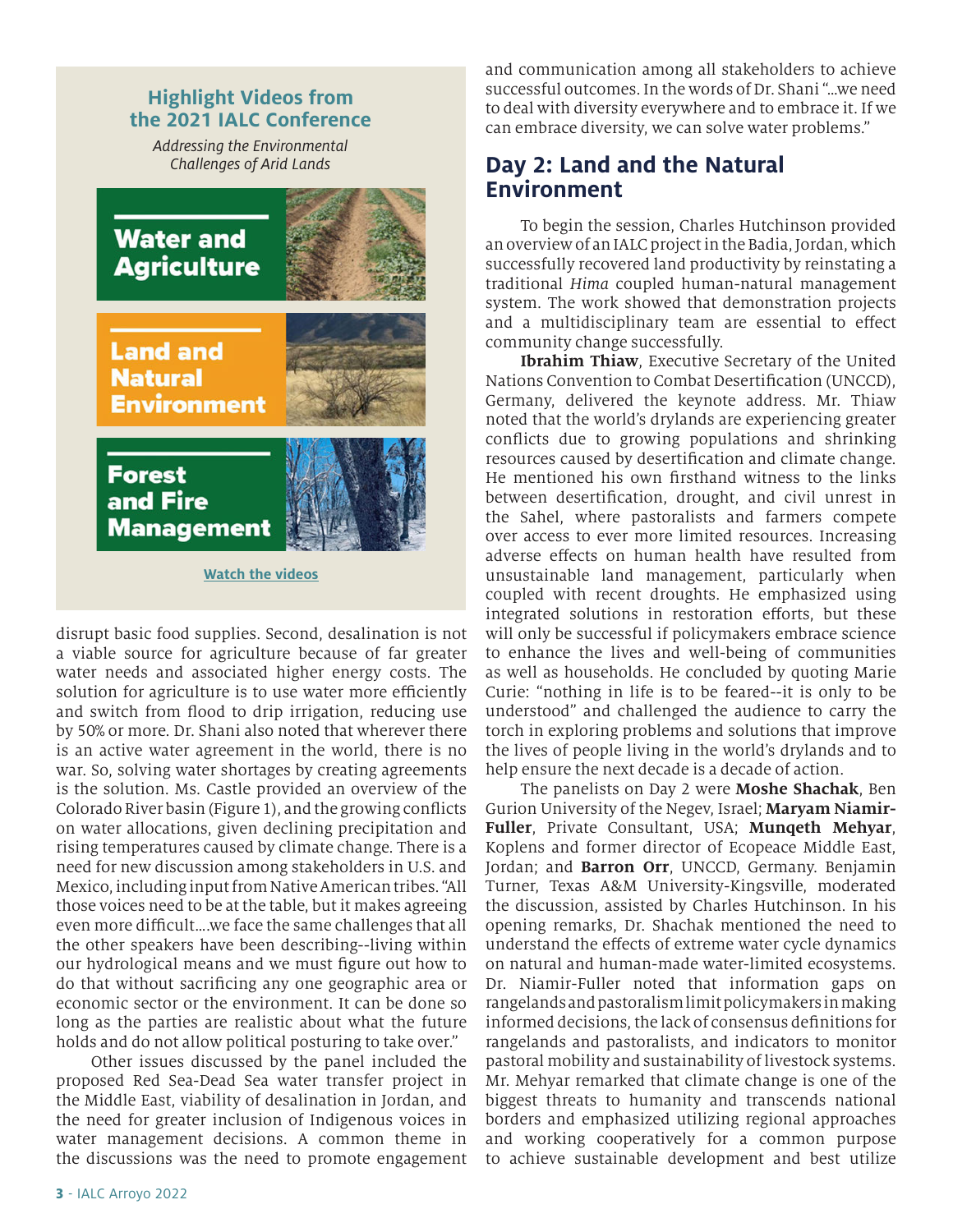

**Figure 1: Colorado River Basin (Source: U.S. Geological Survey)**

cross-border water resources. Dr. Orr noted we are at an inflection point and the beginning of the U.N. Decade for Ecosystem Restoration. The U.N. is now focused on achieving land degradation neutrality and prevention because it is easier than curing what has been already lost.

The panel discussed the threat of climate change. Dr. Shachak provided an example of changing ecosystem dynamics in the Negev Desert, Israel, where an area was converted from shrubland to grassland. The lesson learned was that management should focus on functional restoration because you cannot recover the system to its original state. This lesson also applies to climate change, and we should accept the concept of functional restoration to adapt to the new state. Dr. Niamir-Fuller reinforced this point, mentioning that nonequilbrium theories of ecosystem dynamics predict that variability and uncertainty, especially in drylands, are the norm, and not the exception. We should accept that a system will transition from one state to another depending on pressures/drivers.

All panelists stressed the need for connectivity, partnerships, and communication to solve land degradation problems. Dr. Orr mentioned that it is not enough for science to develop solutions. Instead, science must be transferred effectively to the ground, a "hightech high-touch approach" via a knowledge broker or extension agent. Expanding this thought, Dr. Shachak stated we must manage the connectivity between scientists, managers, policy makers, and nations, to solve future challenges such as land degradation caused by climate change. Dr. Niamir-Fuller remarked that partnerships work best when everyone has the same levels of understanding, empowerment, and resources at their disposal. Mr. Mehyar agreed that connectivity and communication, and partnering with the local communities, are keys to success, "because at the end of the day, they are the ones who will implement whatever managers and scientists are trying to achieve."

The panelists all expressed optimism for developing solutions to issues facing rangelands. Dr. Shachak noted that a systems approach considering physical, ecosystem, and human dimensions is needed. Dr. Niamir-Fuller mentioned that policymakers are paying more attention to science and stressed the need for raising awareness globally and filling knowledge gaps, something that the declaration of an International Year of Rangelands and Pastoralists (IYRP) hopes to build momentum for. The goal of land degradation neutrality has been adopted by 127 countries, and Dr. Orr mentioned that the UNCCD has an important role in facilitating communication among governments and stakeholders. Mr. Mehyar remarked he is neither optimistic nor pessimistic but remains realistic about the Middle East. Many people in the region are struggling with basic needs, and addressing drylands challenges is a secondary consideration, so raising awareness is vital to change public opinion to influence policy.

| <b>Graduate student lightning talk speakers</b> |            |
|-------------------------------------------------|------------|
| <b>Klil Noy, Ben Gurion University</b>          | Israel     |
| Oluwatobi Omotayo, New Mexico State University  | <b>USA</b> |
| Rafael Stern, Weizmann Institute                | Israel     |
| <b>Ivan Tellez, New Mexico State University</b> | <b>USA</b> |
| Austin Rutherford, University of Arizona        | <b>USA</b> |
| <b>Simone Williams, University of Arizona</b>   | <b>USA</b> |

A highlight of the conference was a series of [six](https://ialc.world/conference/student-lightning-talk-videos) **[lightning talks](https://ialc.world/conference/student-lightning-talk-videos)**, presented at the close of Day 2 by current graduate students on their creative contributions related to the conference themes. Amber Dalke, UArizona, introduced the talks.

### **Day 3: Forests and Fire Management**

Honorary Chair Joe Hess started the session by noting the long relationship between IALC and USFS. The USFS and Israel have maintained a cooperative relationship of information and technology exchange on wildfire management and forestation since 1987 that has improved Israel's fire prevention program.

The day's keynote was presented by **Alexander Friend**, Deputy Chief for Research and Development,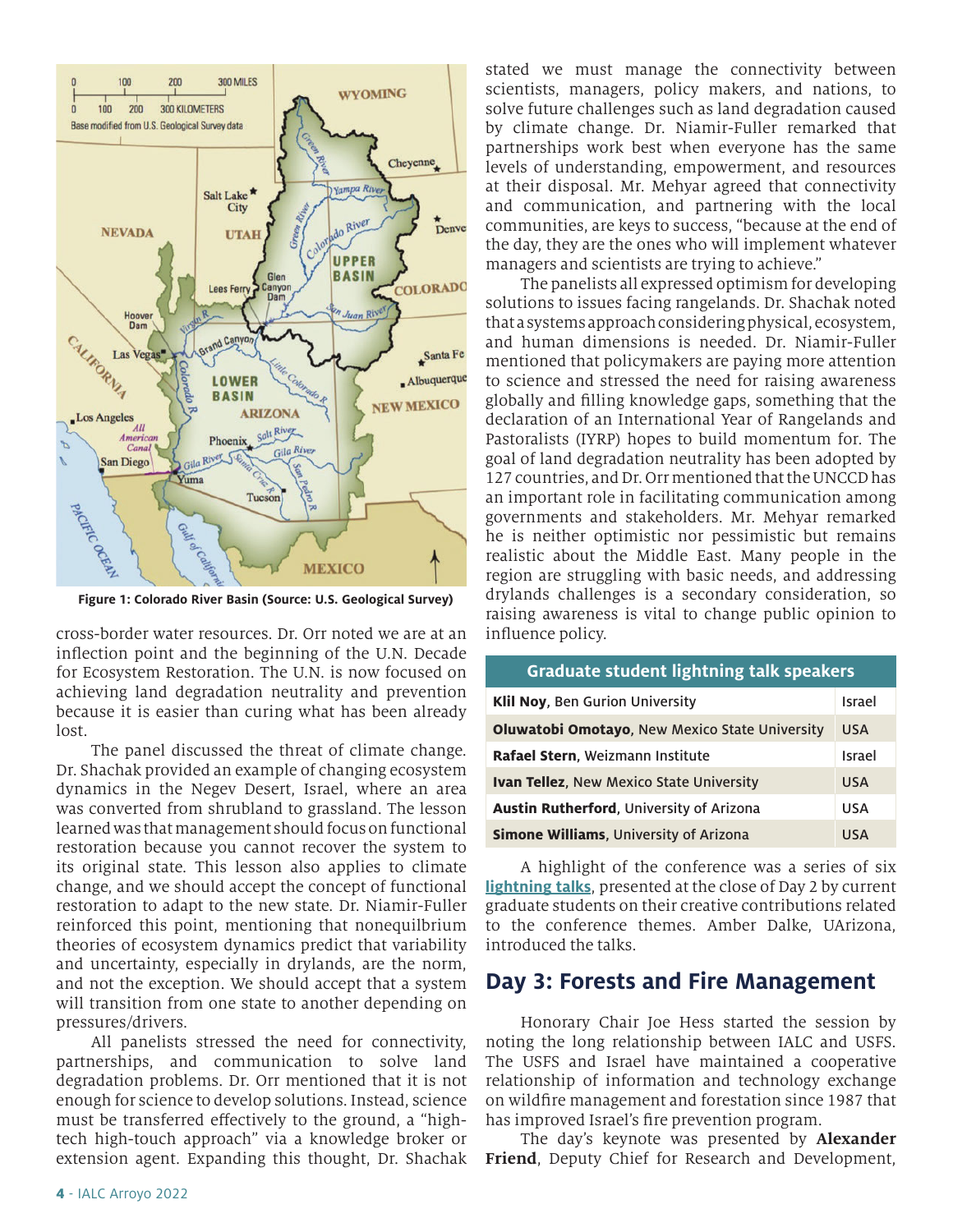

USFS. Dr. Friend noted that we are at a point in our history where our collective human footprint drives the trajectory of global climate, threatening ecosystems on which life depends. Forests and grasslands are under pressure from expanding urban settlements, overgrazing, drought, rising temperatures, invasive species, and wildfire. He provided several examples of USFS innovations utilizing advances in science and technology that effectively respond to these threats and offer real solutions. He concluded by noting that the USFS believes international engagement makes their agency stronger and that collaborating and harnessing science and technology are essential to address local and global challenges. **Figure 2 - Fire is a Fundamental Global Earth System Process (Image Courtesy of Don Falk)** 

The panelists for Day 3 were **Don Falk**, UArizona, **Dan Yakir**, Weizmann Institute of Science, Israel, **Alaa Wahbeh**, NARC, Jordan, and **Omri Bonneh**, KKL-JNF, Israel. The moderator was Alan Gertler, Desert Research Institute, assisted by Barbara Hutchinson, UArizona. In his opening remarks, Dr. Falk noted fire is an essential earth system process (Figure 2) and the challenge is not how to get rid of fire but rather learning to understand and live with it. He noted that most fires are heterogeneous with mosaics of severity that improve wildlife habitat and help ecosystems adapt and reorganize to meet emerging climate challenges. Dr. Yakir opened by talking about the relationship between precipitation and evapotranspiration in forests, noting that sensitivity of water yield, defined as excess water not utilized by vegetation, to climate change is much larger than the sensitivity of precipitation itself. As precipitation decreases, a greater reduction in water yield can occur, and below a critical precipitation threshold, water yield becomes zero or negative, making a forest sensitive to mortality and desertification. Thus, managers have limited ability to influence water yield by switching land cover or reducing forest density. Dr. Wahbeh emphasized that sustainable forest management is a process, rather than an endpoint, and we need to balance environmental, social, and cultural objectives. She mentioned the importance of remote sensing as a tool for managing

forests and for pre- and postfire monitoring. Dr. Bonneh spoke about the increasing risk of catastrophic fires at the wildland-urban interface in Israel and that adapted fire management strategies and tactics are needed to combat this situation and empower communities to increase their resilience to fire.

The panel discussed how wildland fires in arid regions are different from more humid regions.

Drylands have lower productivity and finer fuels, leading to different fire behavior and less likelihood for spread, and restoring fire damage in harsher dryland conditions may require assisted management tactics. Fire suppression remains a primary management tactic in Israel because of slow regeneration rates and potential forest loss. In Jordan, most forest and rangeland fires are human caused, so engagement and participation of local communities are crucial to preventing fire.

The panel was then asked how climate change affects forest management and post-fire recovery efforts. Dr. Falk responded that many ecosystems have reservoirs of resilient capacity, and the question is what happens when we exceed that threshold. In North America, the preferred approach allows ecosystems to recover spontaneously but this process can happen slowly or fail, necessitating management interventions. All panelists agreed there has been a decrease in fires in many regions, compared to the early 1900s, but fires today burn faster and more intensely due to fuels buildup.

Given the challenges of climate change and associated fire and water issues, the panel was asked what can be done to improve forest resiliency in drylands. Dr. Yakir responded that fire provides an opportunity to change species and management practices, thus increasing resiliency. Dr. Bonneh added that reducing planting density can improve resiliency and capacity to handle drought. Dr. Falk commented on the word resilience itself. Resilience is traditionally defined as the ability to resist disturbance and recover to the former state. However, ecosystems are always reorganizing, and the question is, should we allow this reorganization? He emphasized that reorganization is an essential process by which ecosystems adapt to change, and we must allow that to be part of our definition of resilience. The panel also discussed the importance of remote sensing technology for informing management decisions, and the need for better open-source imagery, both in terms of resolution and frequency.

In their closing remarks, the panel reiterated the need for cooperation and collaboration to solve issues.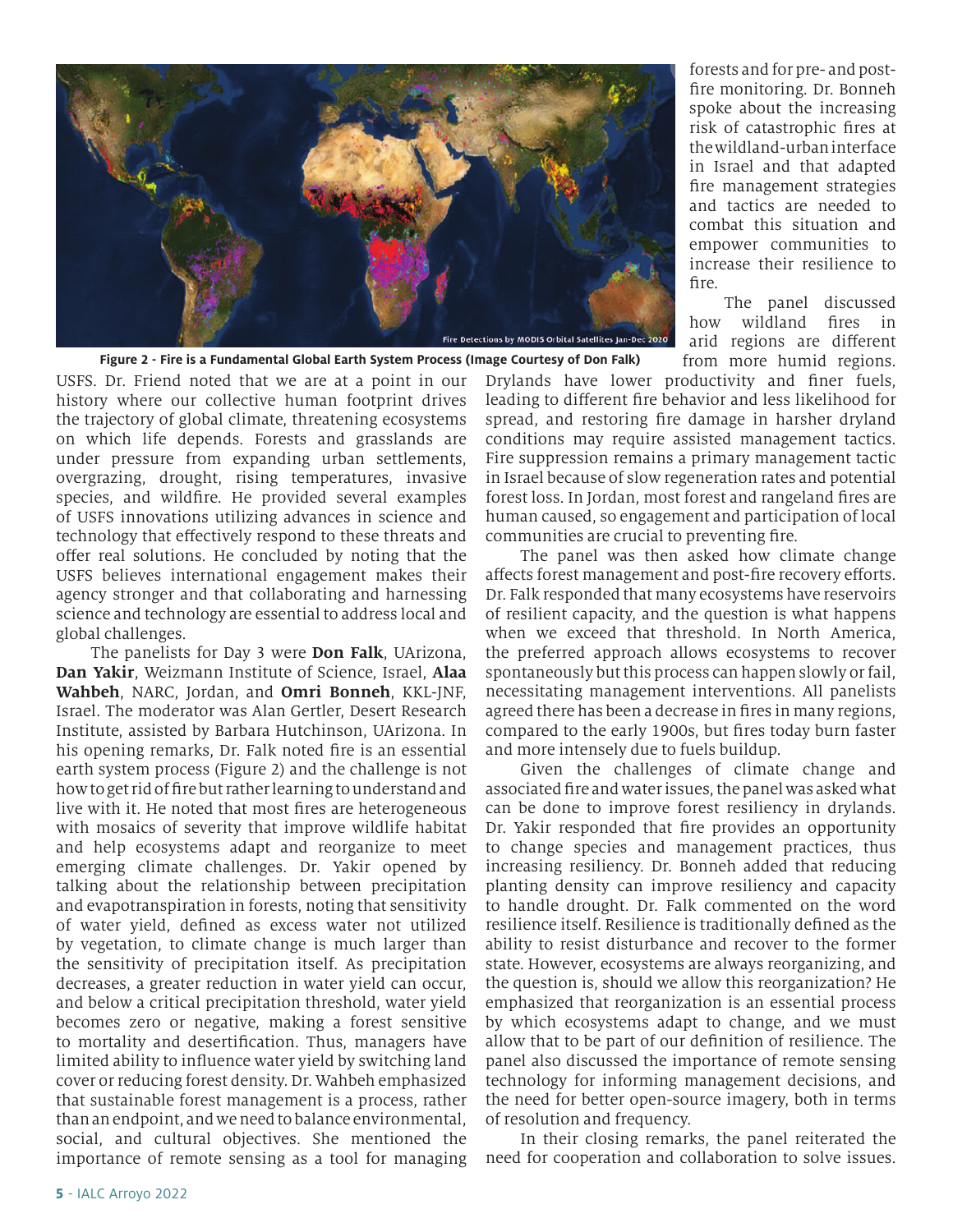Dr. Falk remarked we are in a period of transformation from the classical view of restoration to an emerging definition of ecological resilience. The dilemma is finding a balance between stasis and change while leaving nature in charge of the process as we recognize the emerging definition of resilience. Dr. Yakir noted we are at a crossroads, and we must be clever in thinking about recovery, resilience, restoration and how we should intervene. His final thought was regarding the interaction needed between science, management, stakeholders, and the public. Education must play a major role because it is up to the public to prompt decision-makers and governments to implement needed changes. Dr. Wahbeh emphasized the need to educate farmers and communities in adapting to climate change, and the importance of cooperation and communication of agencies, stakeholders, local communities, and the private sector to make clear decisions. Dr. Bonneh's final remarks regarded the national fire management program in Israel. He would not spend money on firefighting equipment. Instead, he would invest in capacity building of residents at the wildland-urban interface to cope with fire, and he would increase biodiversity and reduce tree density to create a more resilient environment.

# **SUMMARY**

Although the conference focused on several different critical challenges facing drylands, a consistent message is apparent:

- 1. Climate change and population growth impose more significant stresses on drylands, including increased water scarcity, desertification, and wildfire intensity and frequency; these impacts cross political borders.
- 2. Addressing these challenges requires education, application of innovative technologies, public support and engagement, communication, and cooperation by all affected stakeholders, scientists, agency and government officials at local to the national level, and sometimes also at international level.

For over 30 years, the IALC promoted cooperation, education, and technology transfer to address issues facing the world's drylands. As demonstrated by this conference, the ideas long promoted and practiced by the IALC are as relevant going forward as they were in the beginning. Now, it is up to others to carry on this rich tradition. In the words of IALC conference Honorary Chair Joe Hess: "We recognize our work is not finished. In this era of critical climate change, there is an increased requirement to address the environmental challenges of arid lands. We, therefore, pass the baton to other consortiums, government agencies, and universities, to carry on this important endeavor that affects the wellbeing of all mankind and hopefully brings peace between nations."



**Recycled Water Plant in Wadi Musa (Source: IALC Archives)**

# **Acknowledgements**

The International Arid Lands Consortium funded the preparation of this publication.

The author thanks the conference speakers and conference committee members for their comments and suggestions on this *Arroyo.* Any errors or misstatements are the author's and cannot be attributed to these conscientious reviewers.

**Note:** Affiliations for speakers and individuals are as of May 2021.

Videos, conference agenda, and additional info can be found at **[ialc.world](https://ialc.world/)**

# **Arroyo Newsletter**

*Arroyo* is a recognized source of objective, accurate, and understandable information on critical water issues. It reaches a wide audience that includes policy makers and water professionals as well as the interested public.

**[View all Arroyos](https://wrrc.arizona.edu/publications/arroyo)**



**Water Resources Research Center College of Agriculture and Life Sciences The University of Arizona** P.O. Box 210437 Tucson, AZ 85721-0437